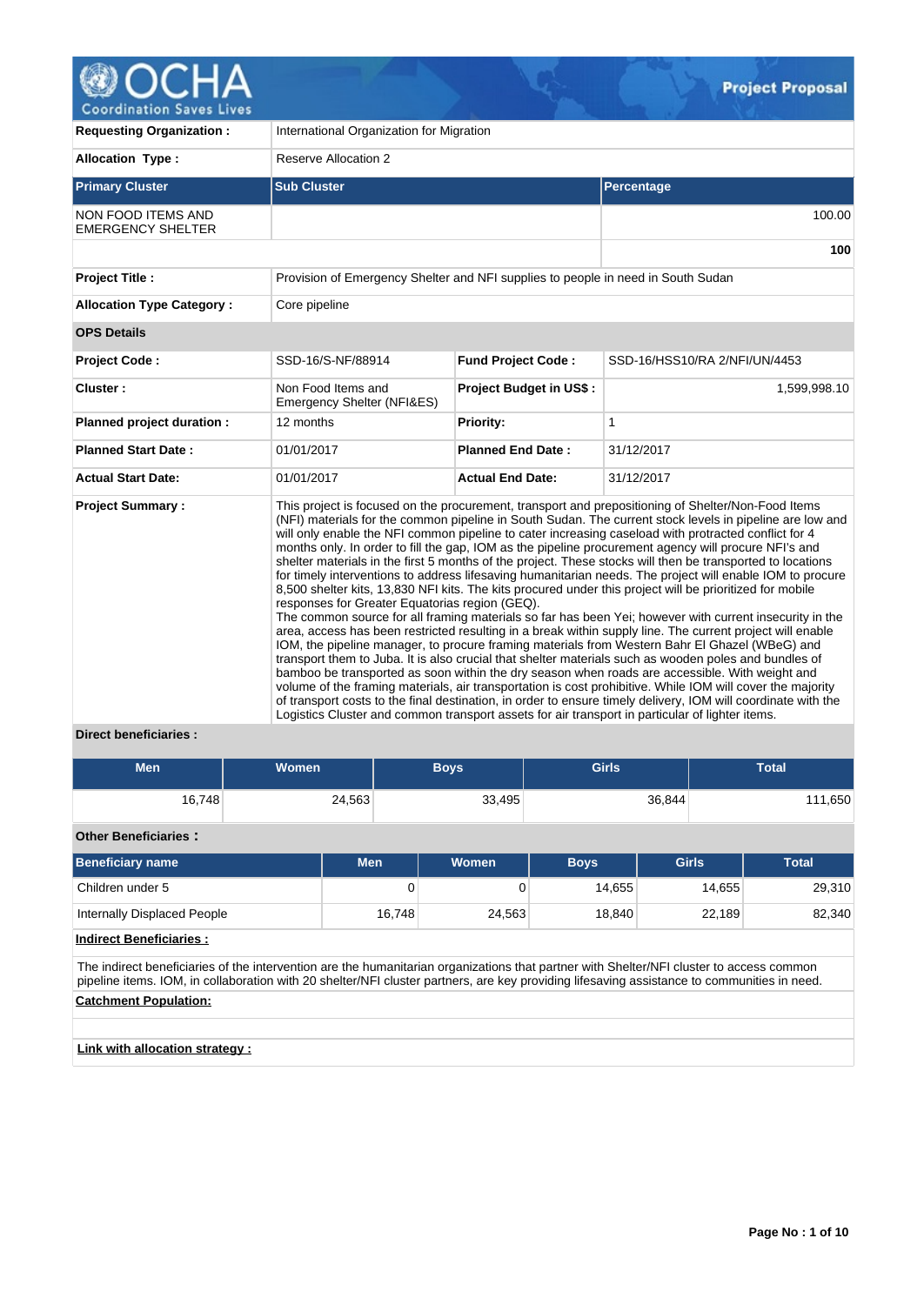This proposed project is in line with the CHF Allocation Strategy Paper for the Second Reserve Allocation in 2016 as it will prioritize the most urgent and life-saving needs for adequate shelter and appropriate NFIs; it will provide continuity of stocks for ongoing response and replenish depleting stocks from the common pipeline and prevent a gap. It will capitalize on the dry season for the transport of materials, ensuring the cost-effectiveness of the common pipeline; and fill a critical gap for increasing and spreading severity of humanitarian needs in GEQ.

The project is in line with the Cluster strategy for this round, which seeks to ensure populations most in need of adequate shelter and NFI have access to critical supplies. In keeping with the Shelter NFI Cluster Response Plan for 2017, this project will target people in urgent need of shelter/NFI assistance through rigorous assessment and verification exercises. In addition to Protection of Civilian sites (POCs) in Juba, the project will focus on providing assistance to those that are newly displaced or require supplementary assistance due to protracted/renewed displacement due to insecurity. The shelter assistance will enable communities that have lost their shelter with renewed fighting and insecurity to provide an acute solution until local housing elements become available by the end of the dry season. Lastly, this project is aligned to current shelter plans and strategies of partners on the ground.

### **Sub-Grants to Implementing Partners :**

| <b>Partner Name</b> | <b>Partner Type</b> | <b>Budget in US\$</b> |
|---------------------|---------------------|-----------------------|
|                     |                     |                       |

## **Other funding secured for the same project (to date) :**

| <b>Other Funding Source</b> | <b>Other Funding Amount</b> |
|-----------------------------|-----------------------------|
|                             |                             |

## **Organization focal point :**

| <b>Name</b>   | <b>Title</b>               | <b>Email</b>      | <b>Phone</b>  |
|---------------|----------------------------|-------------------|---------------|
| iom PSU       | Programme Support          | Ssudanpsu@iom.int | +211920885985 |
| Irfan Hameed  | <b>IOM Shelter Officer</b> | IHameed@iom.int   | +211920885985 |
| lain McLellan | <b>PSU Coordinator</b>     | imclellan@iom.int | +211920885985 |
|               |                            |                   |               |

## **BACKGROUND**

### **1. Humanitarian context analysis**

The security situation in South Sudan remains unpredictable with active fighting across various states. Concerns regarding insecurity in the Greater Equatoria region are increasing. There has been sustained fighting across the Greater Equatorias, Unity and Upper Nile States since July, leading to hundreds of deaths and thousands displaced. An increase in fighting among the three states Central, Western and Eastern Equatoria has instilled fear among the local communities, and prompted the movement of groups, contributing to increases of individuals without access to shelter and basic household items. Since August 2016, there have been increases in reported incidents of conflict specifically in Yei, Marobo, Mundri, Yambio, Magwi, Maridi, and Lainya. Currently, 1.63 million people are reported to be displaced and conditions in South Sudan continue to deteriorate quickly and substantially.

Renewed fighting in Juba between the government and the opposition has further expanded the political crisis overall in the country. With both the government and the opposition expanding their forces for recruitment, there has been an increase in militia groups among the three Greater Equatoria states, indicating further acts of violence in the area. The security situation in southern Central Equatoria continues to deteriorate, leading to more displacement and people in need of adequate shelter and basic household items. In Yei, Central Equatoria state, the situation has grown tense, with multiple reports of fighting around the surrounding region. Control surrounding Yei continues to fluctuate between the government and the opposition, leading to strong likelihood of increased fighting in the area. Civilians are reported to be continuously leaving due to incidents of insecurity, deliberate attacks on civilians and ongoing clashes between the government and the opposition. The government is attempting to deny access to the opposition to positions within Yei town, prompting movement of civilians from northern areas of town towards the south. The Shelter NFI Cluster recognizes 1.63 million individuals in need of shelter and non-food items across the country. Through the procurement of pipeline items and pipeline management, IDPs and returnees in the affected area will be targeted to receive shelter and NFI materials to meet life-saving needs.

Emergency need for adequate shelter and basic household items continue to be widespread as populations remain in displacement and new displacements occur in conflict affected and food insecure states, and as an emerging caseload of newly vulnerable populations are unable to provide basic materials for themselves due to protection concerns, failing markets, localized conflict, droughts, floods and reduced harvests of staple foods. While conditions in PoCs are moderately better than those of field locations where people are escaping, the sites are usually overcrowded, with individuals living in critical shelter environments with protection and health concerns.

In order to provide these populations with life-saving material, Shelter NFI partners will require sufficient and timely access to a common pipeline of key items. IOM as pipeline manager must therefore be ready to support frontline partners with reliable and quality supplies of NFI and shelter materials in an environment characterized by major logistical challenges where ongoing insecurity and a lack of basic infrastructure makes accessing field locations exceptionally challenging and costly. In order to maximize the opportunity to transport stock by road in the dry season, IOM will plan appropriately to ensure swift delivery of life-saving assistance to partners and beneficiaries by prepositioning stock in the delivery locations. With the recognition of 1.63 million people in need of shelter/NFI support across South Sudan, and through prepositioning items, pipeline management, and supporting partners with access to materials,

### **2. Needs assessment**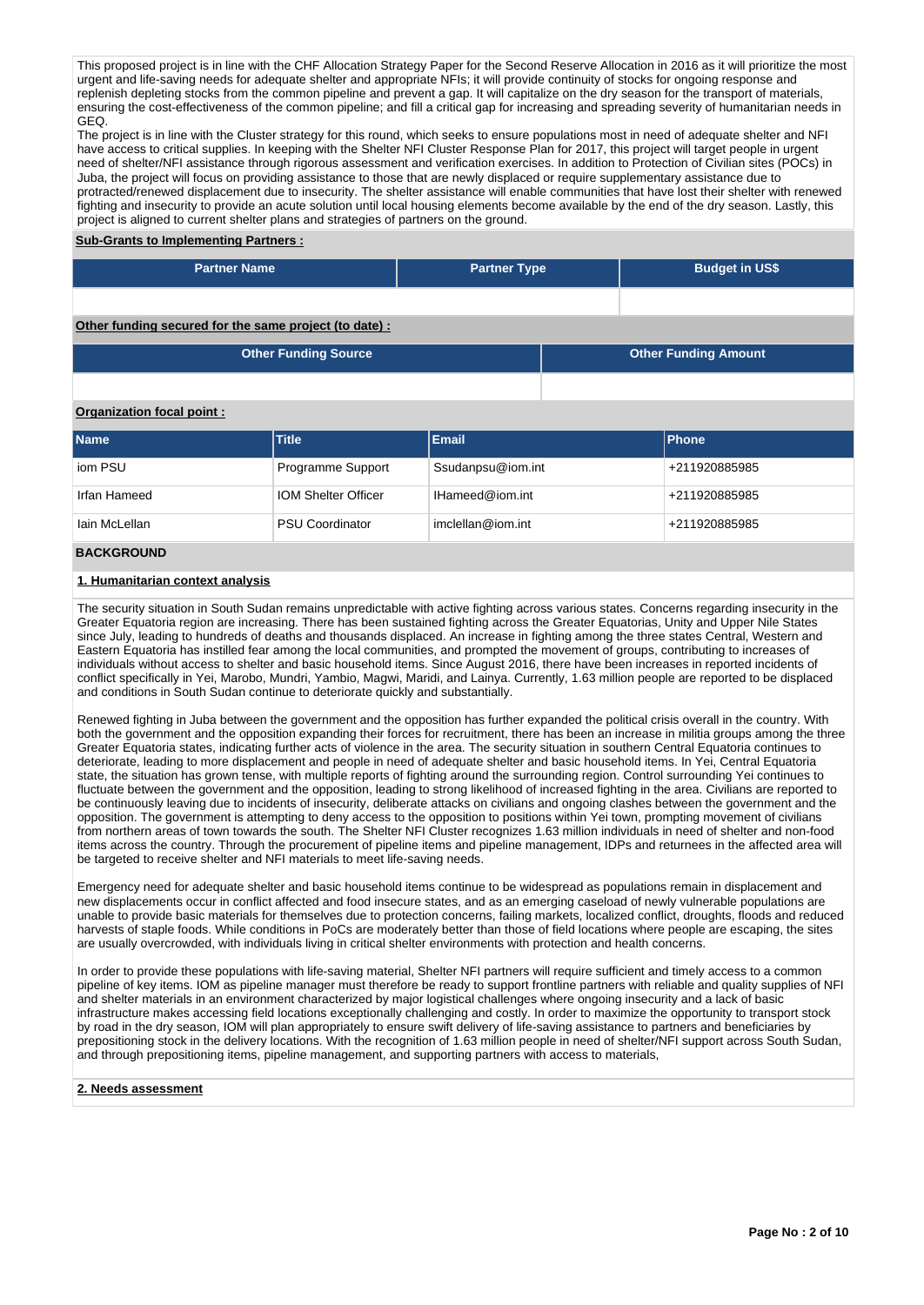As the conflict remains unresolved and violent attacks targeting civilians persist and increase, people will remain living in protracted displacement in concentrated sites such as the POCs and IDP settlements, for example, new displacement sites in the Equatorias. For people in the POCs, regular coping mechanisms of accessing local shelter materials by collection or purchase in local markets are unfeasible as most people do not leave the UN bases due to severe protection concerns and associated risks. As a result, populations in these sites are heavily reliant upon humanitarian assistance to build adequate shelters that mitigate the harsh conditions of South Sudan and health risks associated with poor shelter conditions in heavily congested sites.

IDPs in sites across South Sudan need to have access to shelter solutions and non food items as the needs of individuals are more protracted. With an additional push to reach individuals and communities in the hardest to reach areas, Shelter Cluster survival kit operations (targeting vulnerable populations in the hardest to reach areas) will form a part of the cluster strategy. As the emergency shelter provided by the Cluster is intended to last between 6 to12 months, these households urgently require supplementary materials to repair and reinforce their shelters ahead of the rains. The shelter kits procured and transported under this project will be provided to those households who are most in need of shelter reinforcements and will be based on targeted needs assessments conducted by the partners in these sites with the support of the Cluster. Need will be identified on the basis of the shelter condition, and secondarily on the need to move materials to the site ahead of the rains by road.

### **3. Description Of Beneficiaries**

Beneficiaries served under this project for shelter will primarily be those residing in concentrated IDP sites, and for NFI, displaced populations outside of camp settlements.

Beneficiaries receiving direct shelter assistance:

This project will procure enough shelter material for 42,500 individuals. Approximately 52% (22,100 individuals) will be female, and 48% (20,400 individuals) will be male.

Beneficiaries receiving direct NFI assistance:

The project will serve 69,150 individuals with NFI assistance based on identified needs through identification methodology of the cluster. As per the analysis of populations served for NFI out of POC settlements during 2016 responses under the cluster, 48% of the beneficiaries were males and 52% females. Applying same ratio's to the NFI case load 35,958 females and 33,192 males will benefit from the project deliverables under NFI.

Shelter assistance to people with specific needs and those who may be extremely vulnerable will be given as a priority in all locations targeted. As individuals in these categories, such as disabled persons, pregnant women, and the elderly, may be unable to construct their own shelters, the frontline partners will facilitate construction of shelters for them according to the Cluster strategy for shelter in South Sudan and partner strategies within specific sites.

### **4. Grant Request Justification**

The reserve allocation of CHF funding in 2016 will enable IOM as pipeline manager to procure, transport and deliver 8,500 life-saving shelter materials and 13,830 essential NFI to IDPs, returnees and otherwise affected by the conflict in their area of origin. The shelter assistance out of POCs is restricted to acute kits only with limitations to transportation of framing materials. The intervention will allow reaching approximately 111,650 individuals. IOM is the only agency with pipeline to support frontline activities of the shelter/NFI cluster partners in South Sudan. The pipeline currently can only cover up to four months with stocks available in the country for shelter and NFI requirements under the Humanitarian Response Plan (HRP) 2017. With new caseload in the Greater Equatorias and continued siege and conflict, emerging need of shelter with access to shelter materials for communities, pipeline stocks are stretched. For continuity of support to partners and people in need, infusion of CHF funds will allow steady upkeep without a disruption of life saving assistance in South Sudan. CHF allocation will contribute 15% of the NFI and 30% of the shelter requirements under HRP objective 2 of the cluster.

### **5. Complementarity**

In order to ensure smooth coordination and adequate management of the pipeline, IOM's pipeline team will work closely with the Cluster and State Focal Points across the country to ensure prioritized and coordinated coverage, minimizing gaps and overlaps of service. Additionally, by procuring items into the common pipeline, IOM will maximize the economy of scale and ensure that the quality of materials is consistently appropriate and effective in meeting the needs of populations.

#### **LOGICAL FRAMEWORK**

#### **Overall project objective**

Essential and life-saving shelter and NFI materials are procured, transported, delivered and stored for partners in a timely manner.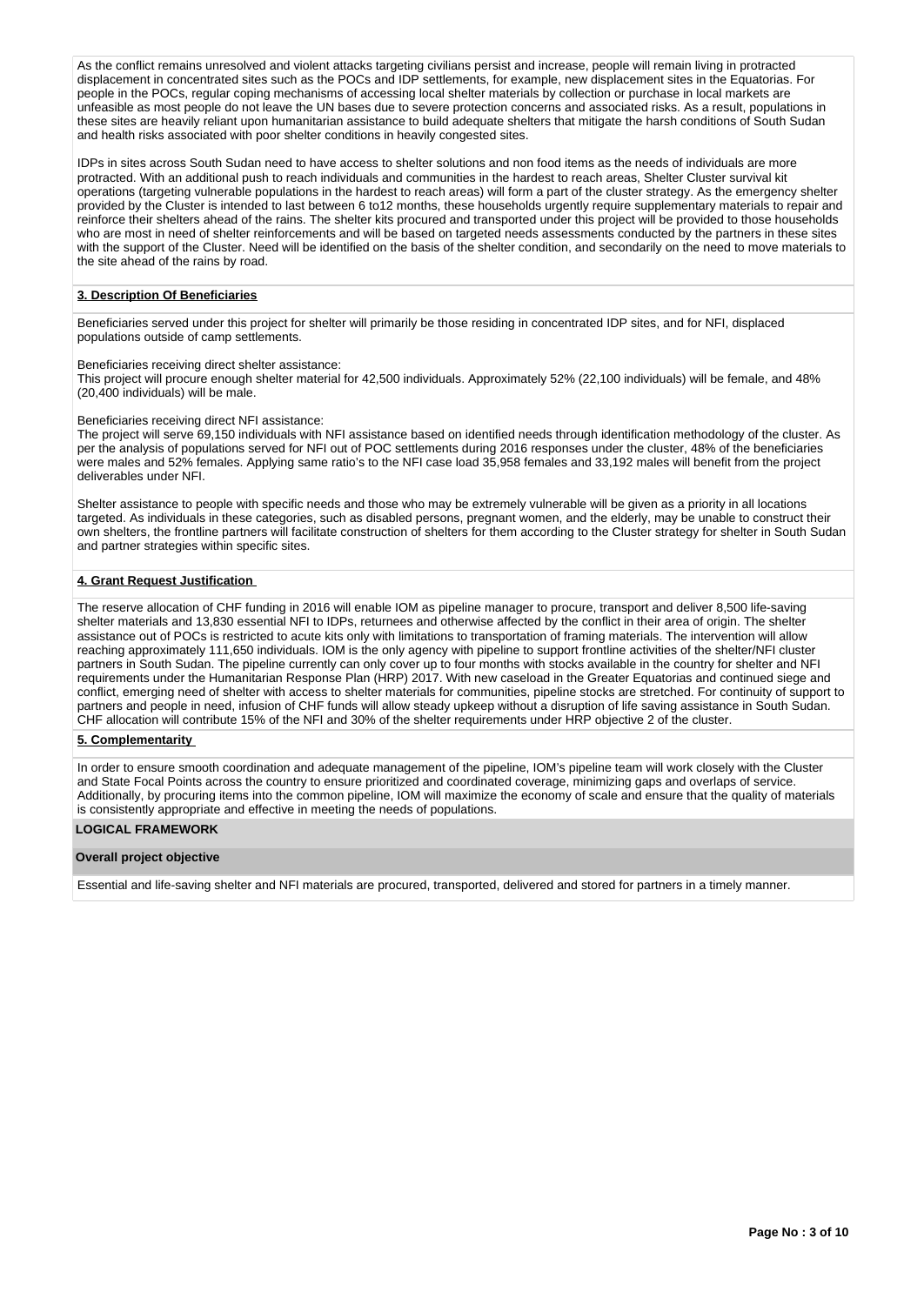|                                | <b>NON FOOD ITEMS AND EMERGENCY SHELTER</b>                                                                                                                                           |                                                                                                                                                                                                                                                                                                                                                                                                                                                                                                                                                                                                                                                                                                                                                                                                                                                                                                                                                                                                                                                                                                                                                  |            |                                 |                   |               |
|--------------------------------|---------------------------------------------------------------------------------------------------------------------------------------------------------------------------------------|--------------------------------------------------------------------------------------------------------------------------------------------------------------------------------------------------------------------------------------------------------------------------------------------------------------------------------------------------------------------------------------------------------------------------------------------------------------------------------------------------------------------------------------------------------------------------------------------------------------------------------------------------------------------------------------------------------------------------------------------------------------------------------------------------------------------------------------------------------------------------------------------------------------------------------------------------------------------------------------------------------------------------------------------------------------------------------------------------------------------------------------------------|------------|---------------------------------|-------------------|---------------|
|                                | <b>Cluster objectives</b>                                                                                                                                                             | <b>Strategic Response Plan (SRP) objectives</b>                                                                                                                                                                                                                                                                                                                                                                                                                                                                                                                                                                                                                                                                                                                                                                                                                                                                                                                                                                                                                                                                                                  |            | <b>Percentage of activities</b> |                   |               |
| need                           | CO3: Efficient, timely and cost-effective<br>procurement, transport, prepositioning and<br>storage of shelter materials and NFI to<br>ensure swift delivery of assistance to those in | HRP 2016 SO1: Save lives and alleviate<br>suffering through safe access to services and<br>resources with dignity                                                                                                                                                                                                                                                                                                                                                                                                                                                                                                                                                                                                                                                                                                                                                                                                                                                                                                                                                                                                                                |            |                                 |                   | 50            |
| need                           | CO3: Efficient, timely and cost-effective<br>procurement, transport, prepositioning and<br>storage of shelter materials and NFI to<br>ensure swift delivery of assistance to those in | HRP 2016 SO2: Ensure communities are<br>protected, capable and prepared to cope with<br>significant threats                                                                                                                                                                                                                                                                                                                                                                                                                                                                                                                                                                                                                                                                                                                                                                                                                                                                                                                                                                                                                                      |            |                                 |                   | 50            |
|                                |                                                                                                                                                                                       | <b>Contribution to Cluster/Sector Objectives:</b> As this project is for pipeline activities, and as IOM is the only procurement agency for the<br>shelter pipeline in 2016/17, funds allocated to this project will contribute 100% to Cluster Objective 1&2 in the 2017 Cluster Response Plan,<br>which are focused to provide assistance to households in protracted displacements as well as new shocks that are attributed to continued<br>and expanding insecurity. Efficient procurement and transport of materials, will assure timely delivery to distributing partners and<br>beneficiaries where items are needed. It will also contribute to both of the Strategic Response Plan objectives in the Humanitarian<br>Response Plan. These shelter/NFI materials will save lives by mitigating disease and health risks associated with living in poor, exposed<br>and wet living conditions, and it will ensure that populations targeted with shelter/NFI assistance are able to withstand the harsh<br>environment of South Sudan, including heavy rains and wind, extremely strong sunlight and hazardous environmental conditions. |            |                                 |                   |               |
| Outcome 1                      |                                                                                                                                                                                       |                                                                                                                                                                                                                                                                                                                                                                                                                                                                                                                                                                                                                                                                                                                                                                                                                                                                                                                                                                                                                                                                                                                                                  |            |                                 |                   |               |
|                                |                                                                                                                                                                                       | Households in Protection of Civilians sites and in settlements have access to adequate and sufficient shelter solutions.                                                                                                                                                                                                                                                                                                                                                                                                                                                                                                                                                                                                                                                                                                                                                                                                                                                                                                                                                                                                                         |            |                                 |                   |               |
| Output 1.1                     |                                                                                                                                                                                       |                                                                                                                                                                                                                                                                                                                                                                                                                                                                                                                                                                                                                                                                                                                                                                                                                                                                                                                                                                                                                                                                                                                                                  |            |                                 |                   |               |
| <b>Description</b>             |                                                                                                                                                                                       |                                                                                                                                                                                                                                                                                                                                                                                                                                                                                                                                                                                                                                                                                                                                                                                                                                                                                                                                                                                                                                                                                                                                                  |            |                                 |                   |               |
|                                |                                                                                                                                                                                       | shelter kits are procured, properly stored and transported to strategic locations in Greater Equatorias for distributions.                                                                                                                                                                                                                                                                                                                                                                                                                                                                                                                                                                                                                                                                                                                                                                                                                                                                                                                                                                                                                       |            |                                 |                   |               |
| <b>Assumptions &amp; Risks</b> |                                                                                                                                                                                       |                                                                                                                                                                                                                                                                                                                                                                                                                                                                                                                                                                                                                                                                                                                                                                                                                                                                                                                                                                                                                                                                                                                                                  |            |                                 |                   |               |
| conflict                       |                                                                                                                                                                                       | Assuming that procurement can go ahead and that tax emeptions are not restricted. Risks of conflict and staffing contraints as a result of                                                                                                                                                                                                                                                                                                                                                                                                                                                                                                                                                                                                                                                                                                                                                                                                                                                                                                                                                                                                       |            |                                 |                   |               |
| <b>Activities</b>              |                                                                                                                                                                                       |                                                                                                                                                                                                                                                                                                                                                                                                                                                                                                                                                                                                                                                                                                                                                                                                                                                                                                                                                                                                                                                                                                                                                  |            |                                 |                   |               |
| Activity 1.1.1                 |                                                                                                                                                                                       |                                                                                                                                                                                                                                                                                                                                                                                                                                                                                                                                                                                                                                                                                                                                                                                                                                                                                                                                                                                                                                                                                                                                                  |            |                                 |                   |               |
| Procure loose shelter kits     |                                                                                                                                                                                       |                                                                                                                                                                                                                                                                                                                                                                                                                                                                                                                                                                                                                                                                                                                                                                                                                                                                                                                                                                                                                                                                                                                                                  |            |                                 |                   |               |
| Activity 1.1.2                 |                                                                                                                                                                                       |                                                                                                                                                                                                                                                                                                                                                                                                                                                                                                                                                                                                                                                                                                                                                                                                                                                                                                                                                                                                                                                                                                                                                  |            |                                 |                   |               |
|                                | Transportloose shelter kits to locations as per identified needs.                                                                                                                     |                                                                                                                                                                                                                                                                                                                                                                                                                                                                                                                                                                                                                                                                                                                                                                                                                                                                                                                                                                                                                                                                                                                                                  |            |                                 |                   |               |
| Activity 1.1.3                 | Monitoring and reporting as required                                                                                                                                                  |                                                                                                                                                                                                                                                                                                                                                                                                                                                                                                                                                                                                                                                                                                                                                                                                                                                                                                                                                                                                                                                                                                                                                  |            |                                 |                   |               |
| <b>Indicators</b>              |                                                                                                                                                                                       |                                                                                                                                                                                                                                                                                                                                                                                                                                                                                                                                                                                                                                                                                                                                                                                                                                                                                                                                                                                                                                                                                                                                                  |            |                                 |                   |               |
|                                |                                                                                                                                                                                       |                                                                                                                                                                                                                                                                                                                                                                                                                                                                                                                                                                                                                                                                                                                                                                                                                                                                                                                                                                                                                                                                                                                                                  |            | <b>End cycle beneficiaries</b>  |                   | End           |
|                                |                                                                                                                                                                                       |                                                                                                                                                                                                                                                                                                                                                                                                                                                                                                                                                                                                                                                                                                                                                                                                                                                                                                                                                                                                                                                                                                                                                  |            |                                 |                   | cycle         |
| Code                           | <b>Cluster</b>                                                                                                                                                                        | <b>Indicator</b>                                                                                                                                                                                                                                                                                                                                                                                                                                                                                                                                                                                                                                                                                                                                                                                                                                                                                                                                                                                                                                                                                                                                 | <b>Men</b> | <b>Women</b>                    | <b>Boys</b> Girls | <b>Target</b> |
| Indicator 1.1.1                | NON FOOD ITEMS AND<br><b>EMERGENCY SHELTER</b>                                                                                                                                        | Core Pipeline # of shelter kits procured                                                                                                                                                                                                                                                                                                                                                                                                                                                                                                                                                                                                                                                                                                                                                                                                                                                                                                                                                                                                                                                                                                         |            |                                 |                   | 9,400         |
|                                | <b>Means of Verification:</b> Cluster records, Waybills                                                                                                                               |                                                                                                                                                                                                                                                                                                                                                                                                                                                                                                                                                                                                                                                                                                                                                                                                                                                                                                                                                                                                                                                                                                                                                  |            |                                 |                   |               |
| Indicator 1.1.2                | NON FOOD ITEMS AND<br><b>EMERGENCY SHELTER</b>                                                                                                                                        | Core Pipeline Average time between procurement<br>order and delivery in country                                                                                                                                                                                                                                                                                                                                                                                                                                                                                                                                                                                                                                                                                                                                                                                                                                                                                                                                                                                                                                                                  |            |                                 |                   | 150           |
|                                | <b>Means of Verification:</b> CLuster records, Waybills                                                                                                                               |                                                                                                                                                                                                                                                                                                                                                                                                                                                                                                                                                                                                                                                                                                                                                                                                                                                                                                                                                                                                                                                                                                                                                  |            |                                 |                   |               |
| Output 1.2                     |                                                                                                                                                                                       |                                                                                                                                                                                                                                                                                                                                                                                                                                                                                                                                                                                                                                                                                                                                                                                                                                                                                                                                                                                                                                                                                                                                                  |            |                                 |                   |               |
| <b>Description</b>             |                                                                                                                                                                                       |                                                                                                                                                                                                                                                                                                                                                                                                                                                                                                                                                                                                                                                                                                                                                                                                                                                                                                                                                                                                                                                                                                                                                  |            |                                 |                   |               |
|                                |                                                                                                                                                                                       | NFI kits are procured, properly stored and transported to strategic locations in Greater Equatorias for distributions                                                                                                                                                                                                                                                                                                                                                                                                                                                                                                                                                                                                                                                                                                                                                                                                                                                                                                                                                                                                                            |            |                                 |                   |               |
| Assumptions & Risks            |                                                                                                                                                                                       |                                                                                                                                                                                                                                                                                                                                                                                                                                                                                                                                                                                                                                                                                                                                                                                                                                                                                                                                                                                                                                                                                                                                                  |            |                                 |                   |               |
|                                |                                                                                                                                                                                       | Assuming timely procurement and delivery of goods, including the ability of the S-NFI Cluster to access common transportation service<br>through the Logistics Cluster. Assuming sufficient access, safety and security, and road conditions for the transportation of goods. Specific<br>risks include continued conflict and the prevention of movement by parties to the conflict.                                                                                                                                                                                                                                                                                                                                                                                                                                                                                                                                                                                                                                                                                                                                                            |            |                                 |                   |               |
| <b>Activities</b>              |                                                                                                                                                                                       |                                                                                                                                                                                                                                                                                                                                                                                                                                                                                                                                                                                                                                                                                                                                                                                                                                                                                                                                                                                                                                                                                                                                                  |            |                                 |                   |               |
| Activity 1.2.1                 |                                                                                                                                                                                       |                                                                                                                                                                                                                                                                                                                                                                                                                                                                                                                                                                                                                                                                                                                                                                                                                                                                                                                                                                                                                                                                                                                                                  |            |                                 |                   |               |
| Procure loose NFI kits         |                                                                                                                                                                                       |                                                                                                                                                                                                                                                                                                                                                                                                                                                                                                                                                                                                                                                                                                                                                                                                                                                                                                                                                                                                                                                                                                                                                  |            |                                 |                   |               |
| Activity 1.2.2                 |                                                                                                                                                                                       |                                                                                                                                                                                                                                                                                                                                                                                                                                                                                                                                                                                                                                                                                                                                                                                                                                                                                                                                                                                                                                                                                                                                                  |            |                                 |                   |               |
|                                | Transport loose NFI kits to locations as per identified needs.                                                                                                                        |                                                                                                                                                                                                                                                                                                                                                                                                                                                                                                                                                                                                                                                                                                                                                                                                                                                                                                                                                                                                                                                                                                                                                  |            |                                 |                   |               |
| <b>Indicators</b>              |                                                                                                                                                                                       |                                                                                                                                                                                                                                                                                                                                                                                                                                                                                                                                                                                                                                                                                                                                                                                                                                                                                                                                                                                                                                                                                                                                                  |            |                                 |                   |               |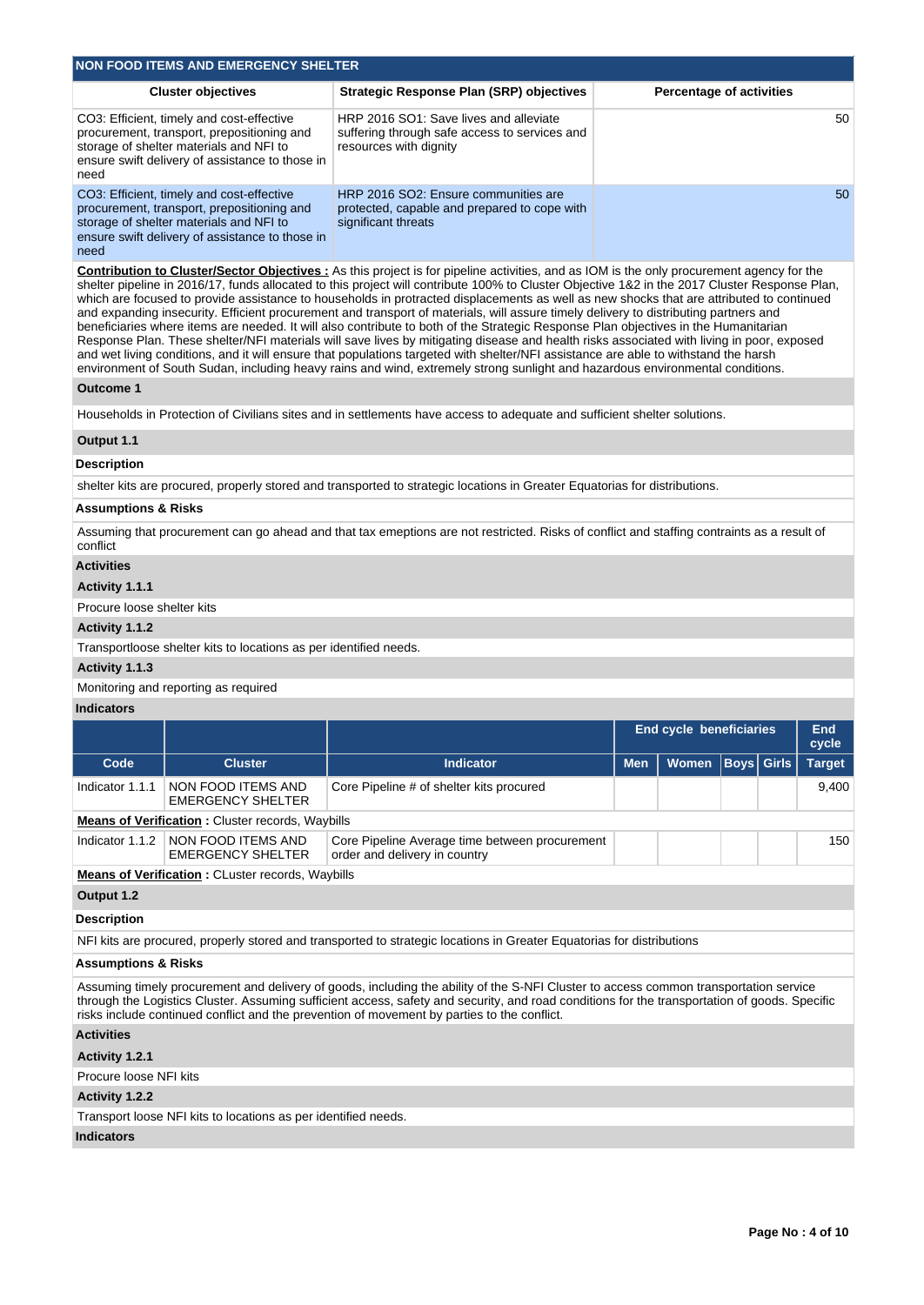|                 |                                                         |                                      |            | <b>End cycle beneficiaries</b> |  |  | End<br>cycle  |  |  |  |
|-----------------|---------------------------------------------------------|--------------------------------------|------------|--------------------------------|--|--|---------------|--|--|--|
| Code            | <b>Cluster</b>                                          | <b>Indicator</b>                     | <b>Men</b> | Women   Boys   Girls           |  |  | <b>Target</b> |  |  |  |
| Indicator 1.2.1 | NON FOOD ITEMS AND<br><b>EMERGENCY SHELTER</b>          | Core Pipeline # of NFI kits procured |            |                                |  |  | 15.265        |  |  |  |
|                 | <b>Means of Verification:</b> Cluster records, waybills |                                      |            |                                |  |  |               |  |  |  |

## **Additional Targets :**

### **M & R**

## **Monitoring & Reporting plan**

Project operations will be monitored under the overall management of IOM Head Office in Juba. The Mission office in Juba will provide overall financial management and oversight of activities. Regular internal reporting will be provided by all field offices, for supervisory review in Juba. IOM will produce regular statistical reporting on NFI/ES operations. During the project implementation period, the pipeline database which has been established to monitor all stock in and out of the pipeline, and to indicate health levels of the pipe, will continue to track progress and status of planned and actual procurement. Internal reporting, monitoring and evaluation will take note of all constraints or impediments to activities in order to undertake a regular evaluation of project goals and implementing strategies. Project updates will be distributed to IOM Regional Office and headquarters, donors and any other concerned stakeholders. A final narrative and financial report will be produced at the end of the project, covering project activities and outcomes.

IOM's frontline partners implementing shelter activities in concentrated sites will be supported by the Shelter NFI Cluster to conduct ongoing project monitoring as well as post-distribution monitoring exercises that evaluate response and seek to assess the effectiveness, appropriateness and coverage of a given response. The partners will also be supported to utilize a new monitoring tool that was developed by the Cluster for concentrated sites in order to better inform analysis of needs over time, to guide ongoing response and to ensure the most vulnerable households are receiving adequate support.

Partners will also provide disaggregated household composition data (number of males and females) which is collected during the distribution in order to track progress against gender targets. All reports are circulated to the NFI Cluster and relevant partners on the ground and in Juba – allowing greater accountability within the humanitarian community

## **Workplan**

.

| Activitydescription                                                               | Year | $\blacktriangleleft$ | $\overline{2}$ | 3            | 4        | 5 <sub>5</sub> | $-6$                    | $\overline{7}$          | 8  |              |              | $9$ 10 11 12            |              |
|-----------------------------------------------------------------------------------|------|----------------------|----------------|--------------|----------|----------------|-------------------------|-------------------------|----|--------------|--------------|-------------------------|--------------|
| Activity 1.1.1: Procure loose shelter kits                                        | 2016 |                      |                |              |          |                |                         |                         |    |              |              |                         |              |
|                                                                                   | 2017 | X                    | ΙX.            | <sup>X</sup> |          |                |                         |                         |    |              |              |                         |              |
| Activity 1.1.2: Transportloose shelter kits to locations as per identified needs. | 2016 |                      |                |              |          |                |                         |                         |    |              |              |                         |              |
|                                                                                   | 2017 |                      |                | X            | X        | <b>X</b>       | ΙX.                     | $X$ $X$ $X$             |    |              | $\mathsf{X}$ | $\mathsf{X} \mathsf{X}$ |              |
| Activity 1.1.3: Monitoring and reporting as required                              | 2016 |                      |                |              |          |                |                         |                         |    |              |              |                         |              |
|                                                                                   | 2017 | $\times$             | ΙX.            | $\mathsf{X}$ | <b>X</b> | ΙX.            | $\mathsf{X}$            | $\mathsf{X} \mathsf{X}$ |    | $\mathsf{X}$ | $\mathsf{X}$ | ΙX.                     |              |
| Activity 1.2.1: Procure loose NFI kits                                            | 2016 |                      |                |              |          |                |                         |                         |    |              |              |                         |              |
|                                                                                   | 2017 | X                    | ΙX.            | X            |          |                |                         |                         |    |              |              |                         |              |
| Activity 1.2.2: Transport loose NFI kits to locations as per identified needs.    | 2016 |                      |                |              |          |                |                         |                         |    |              |              |                         |              |
|                                                                                   | 2017 |                      |                | X            | X        | $\times$       | $\overline{\mathsf{x}}$ | IX.                     | X. | X.           | X            | X                       | $\mathsf{x}$ |

## **OTHER INFO**

## **Accountability to Affected Populations**

Over the duration of this project, IOM will remain committed to engaging meaningfully with affected communities in order to ensure that the items procured into the pipeline were appropriate and effective at meeting people's needs, and that the timeliness, quality and approach was sufficient. Partners distributing from the pipeline will be supported by the Cluster to conduct regular monitoring of ongoing response and evaluate distributions, seeking feedback from beneficiaries on the quality of items provided, relevance of those items, and to understand how assistance could be improved in the future for similar populations.

IOM in this project has taken into consideration results from previous monitoring and evaluation missions conducted both by IOM and other Cluster partners. This includes feedback on the size of the plastic sheets, the type of ropes preferred for certain parts of the shelter, the need for anti-termite treatment in some locations, and whether or not sandbags are needed at various points of the year based on location and soil type in that location. Where communities have indicated to IOM and pipeline partners that shelters can be made more appropriate, IOM has taken steps to improve and adjust accordingly. As a result, the shelter designs and materials provided are heavily influenced and based upon consultations with affected communities, which IOM is committed to continue in all future procurements and provisions to both partners and beneficiaries alike.

### **Implementation Plan**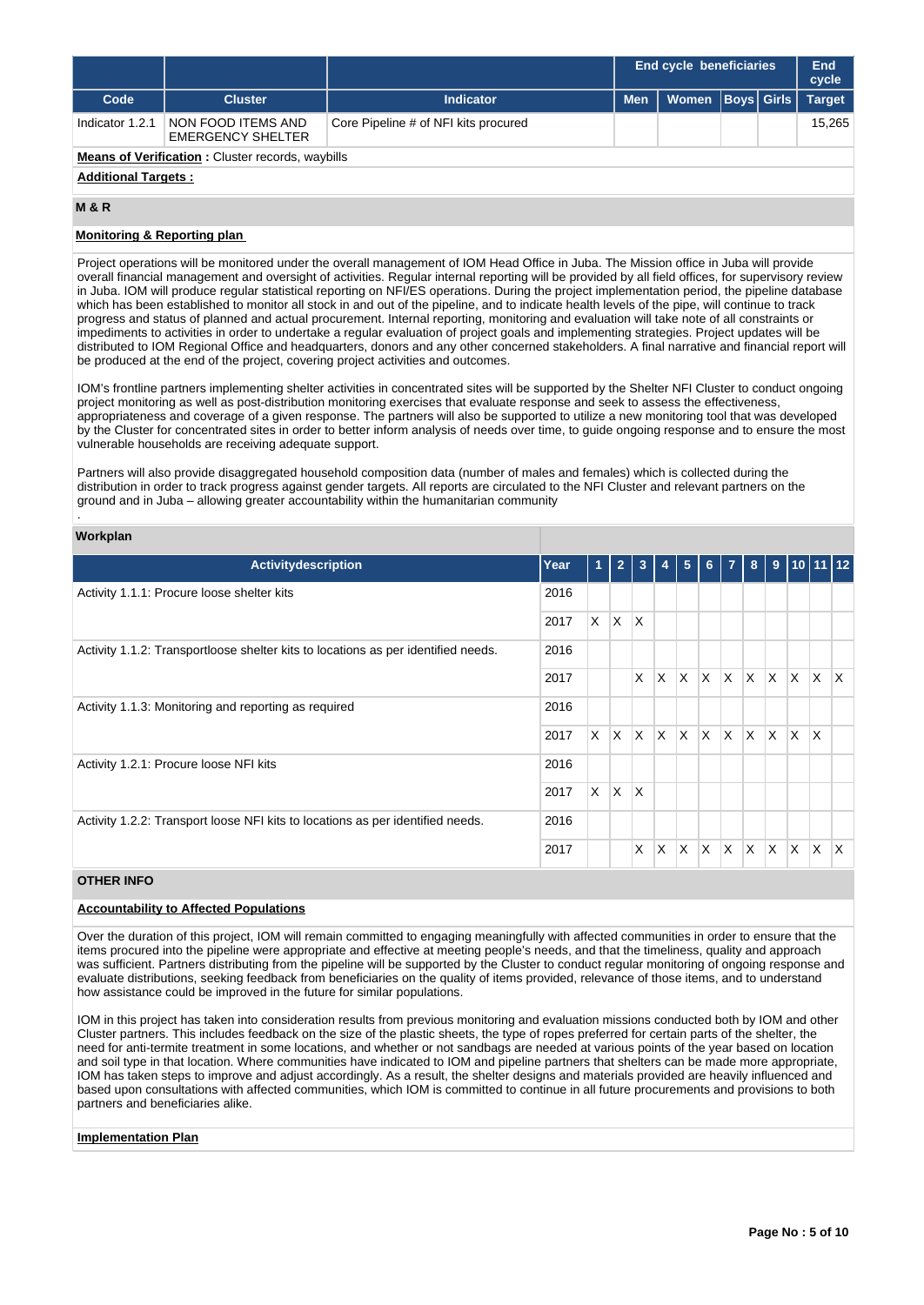All components of this project will be carried out by IOM staff through IOM procedures.

Successful implementation in terms of management, coordination, and finance will be overseen by an experienced project manager. Project finances will be coordinated by the project manager and overseen by IOM's resource management unit. Financial oversight will be monitored at regional level also to ensure that accountability and effective use of resources, in line with project contracts, is maintained. Project coordination will be overseen by the project manager, in partnership with IOM South Sudan's Programme Support Unit (PSU). The PSU will assist with project administration, technical oversight, and project monitoring and evaluation. Reporting lines and distribution of labor will be overseen by the resource management unit, and the project manager will be charged with direct supervision.

The contracting of partners for distributions is a cluster-led process. IOM will work with distribution partners that have already been approved through the cluster system. IOM will not have contractual obligations with these distribution partners. The partners will however have obligations towards the cluster in terms of updates, information sharing, reporting, implementation etc. Partners are held to account for high standards of implementation and as a result.

Procurement of the shelter materials will always be done outside of the implementation location if there is no market available. IOM and the cluster will work together to ensure regular revision of the pipeline items to ensure the supplies available match the changing needs of the beneficiaries. IOM will link up with all the partners in the main locations to explore the potential of the local markets when procuring shelter materials. This will only happen on the locations where prepositioning will be significant and after a CBA of procuring locally.

To maximize efficiency, this project will be carried out in consultation with the Shelter NFI Cluster, which is also co-led by IOM and World Vision. This will ensure solid impact, avoid duplication, and promote sustainability where possible.

### **Coordination with other Organizations in project area**

**Name of the organization Areas/activities of collaboration and rationale** 

### **Environment Marker Of The Project**

A+: Neutral Impact on environment with mitigation or enhancement

### **Gender Marker Of The Project**

2a-The project is designed to contribute significantly to gender equality

#### **Justify Chosen Gender Marker Code**

The proposed intervention will pay close attention to gender dimensions and particular needs of marginalized groups throughout the response cycle. IOM will always put forth a special effort to engage with women and women's groups to ensure that the needs and concerns of women in particular are being taken into consideration when planning and monitoring responses. Through the pipeline, women's unique needs are taken into account through the procurement of gender-sensitive items such as kangas, which can be used as clothes, swaddling clothes, or to provide privacy. Lastly, through the post distribution monitoring exercises IOM will continue to review the pipeline materials and operational modalities to ensure that materials needed by women are delivered in an effective and appropriate manner.

IOM only provides materials to partners of the Shelter/NFI Cluster, who are obliged to follow strict guidelines and criteria for the provision of assistance, including engaging women and other groups made vulnerable by their gender, such as young men and boys, in focus group discussions and in information gathering to ensure that their particular needs are voiced and addressed. Protection concerns and other needs of the most vulnerable will be taken into consideration while determining the operational modalities of each response, and the specific items provided. Along shelter/NFI assessments, Gender check list will be made mandatory for partners.

### **Protection Mainstreaming**

IOM will continue to ensure that protection is mainstreamed into all of its activities as noted in the previous sections. Further, IOM will continue linking with protection actors in 2016/17 as it has done successfully in 2015. Cluster Partners using pipeline stock are working in the POCs with protection actors to closely monitor the identification of protection cases in order to adequately serve them with shelter materials as a priority, such as unaccompanied minors, pregnant women, and the elderly. Through protection referral systems and distributing partners in concentrated sites, IOM as pipeline manager and together with the Shelter/NFI Cluster will remain abreast of developments and may authorize the use of stock in special cases on an ad hoc basis when specific protection concerns arise. IOM will ensure that ahead of any provision of assistance or release of stock to partners, protection concerns in the project location have been adequately understood and addressed, ensuring that the provision of assistance does no harm to the beneficiaries or the communities in which they reside. Finally, IOM will continue to work with the Protection Cluster to identify ways in which the pipeline can better serve protection needs, e.g. through the provision of additional plastic sheets to ensure sufficient privacy for vulnerable individuals.

### **Country Specific Information**

## **Safety and Security**

During this project and as per usual practice, IOM ensures that Security Risk Assessments are conducted and a security analysis is done prior to dispatching items for movement by road, river and air, and considers the unique risks faced by national staff of certain tribal groups when traveling. As mentioned above, risks during transport will be mitigated through effective coordination with other humanitarian actors to travel in convoys where necessary, with forced protection escort as a last resort.

## **Access**

Access issues are likely to continue to be a challenge for IOM and other humanitarian agencies in 2016, both in regards to transport and infrastructure, and in regards to restrictions on humanitarian movement. In the former case, IOM will continue to work closely with the Shelter/NFI Cluster Cluster and with the Logistics Cluster to ensure that a large quantity of NFIs and the majority of robust shelter materials are moved and pre-positioned in the dry season. IOM will continue to advocate alongside other agencies and clusters for humanitarian access and safety in delivering aid to communities in need. By continuing to operate on a needs-basis, IOM intends to demonstrate the impartial, neutral manner in which it delivers assistance, thus limiting the opportunities for parties to the conflict to deny access.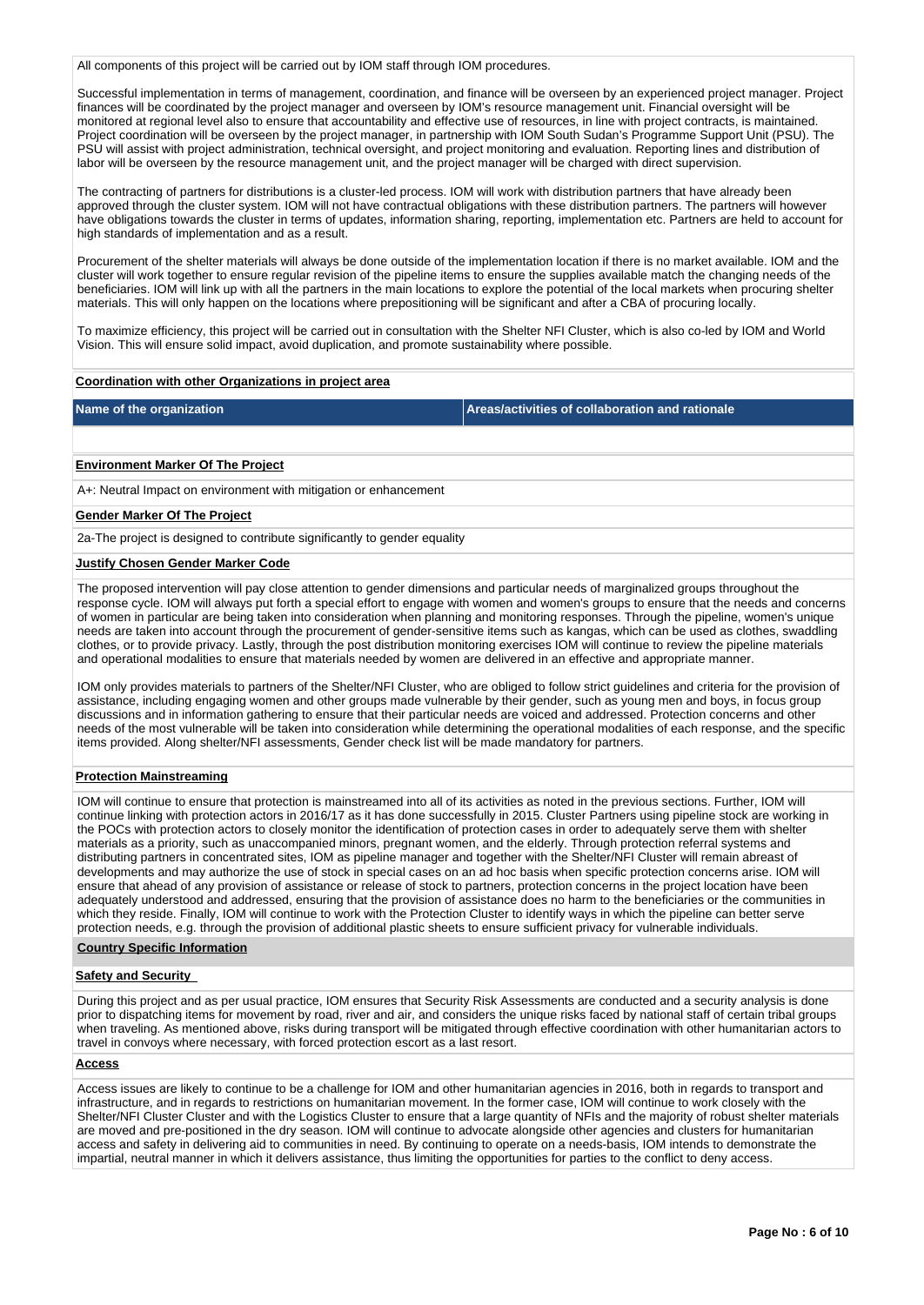# **BUDGET**

| DUDGEI |                                                                                                                                                                                                                                                                                                                                                                                                                                |   |              |                        |                                          |                                    |                   |
|--------|--------------------------------------------------------------------------------------------------------------------------------------------------------------------------------------------------------------------------------------------------------------------------------------------------------------------------------------------------------------------------------------------------------------------------------|---|--------------|------------------------|------------------------------------------|------------------------------------|-------------------|
| Code   | <b>Budget Line Description</b>                                                                                                                                                                                                                                                                                                                                                                                                 |   | D/S Quantity | <b>Unit</b><br>cost    | <b>Duration</b><br><b>Recurran</b><br>ce | $\frac{9}{6}$<br>charged<br>to CHF | <b>Total Cost</b> |
|        | <b>Staff and Other Personnel Costs</b>                                                                                                                                                                                                                                                                                                                                                                                         |   |              |                        |                                          |                                    |                   |
| 1.1    | S/NFI Pipeline Coordinator                                                                                                                                                                                                                                                                                                                                                                                                     | D |              | $1 \mid 14,00$<br>0.00 | 12                                       | 30.00                              | 50,400.00         |
|        | Shelter/NFI Pipeline Coordinator P2 x 1, Juba based with travel.                                                                                                                                                                                                                                                                                                                                                               |   |              |                        |                                          |                                    |                   |
| 1.2    | S/NFI Pipeline Roving Officer                                                                                                                                                                                                                                                                                                                                                                                                  | D |              | 1   14,00<br>0.00      | 12                                       | 30.00                              | 50,400.00         |
|        | Shelter/NFI Pipeline Roving Officer P2 x 1, Juba based with travel.                                                                                                                                                                                                                                                                                                                                                            |   |              |                        |                                          |                                    |                   |
| 1.3    | Shelter/NFI Cluster IM Officer                                                                                                                                                                                                                                                                                                                                                                                                 | D |              | $1 \mid 14,00$<br>0.00 | 12                                       | 10.00                              | 16,800.00         |
|        | Shelter/NFI Cluster IM Officer P2 x 1, Juba based.                                                                                                                                                                                                                                                                                                                                                                             |   |              |                        |                                          |                                    |                   |
| 1.4    | Shelter/NFI M&R officer                                                                                                                                                                                                                                                                                                                                                                                                        | D |              | $1 \mid 12,00$<br>0.00 | 12                                       | 20.00                              | 28,800.00         |
|        | Shelter/NFI M&R Officer P1 x 1, Juba based with travel.                                                                                                                                                                                                                                                                                                                                                                        |   |              |                        |                                          |                                    |                   |
| 1.5    | <b>Operations Coordinator</b>                                                                                                                                                                                                                                                                                                                                                                                                  | D |              | $1 \mid 14,00$<br>0.00 | 12                                       | 20.00                              | 33,600.00         |
|        | Shelter/NFI Operations Coordinator P2 x 1, Juba based with travel.                                                                                                                                                                                                                                                                                                                                                             |   |              |                        |                                          |                                    |                   |
| 1.6    | National program staff (1pipeline)                                                                                                                                                                                                                                                                                                                                                                                             | D |              | $1 \ 2,600$<br>.00     | 12                                       | 50.00                              | 15,600.00         |
|        | This is a national staff who works on pipeline with the Pipeline Coordinator                                                                                                                                                                                                                                                                                                                                                   |   |              |                        |                                          |                                    |                   |
| 1.7    | International support staff (finance, admin, HR, PSU, logistics<br>and procurment)                                                                                                                                                                                                                                                                                                                                             | s |              | 6 14,00<br>0.00        | 12                                       | 3.00                               | 30,240.00         |
|        | 5% of the costs of 6 international support staff graded at P2. These support staff include 1X Resource management officer 1X<br>Admin staff for the office 1X HR manager 1X Programme Support officer 1X logistics manager 1X Procurement manager. These<br>positions are all key to the ongoing projects in IOM SS. The costs of running the mission have to be taken into account for each<br>project as IOM is projectised. |   |              |                        |                                          |                                    |                   |
| 1.8    | National staff (finance, admin, HR, PSU, logistics and<br>procurment)                                                                                                                                                                                                                                                                                                                                                          | s |              | 15 2,600<br>.00        | $12 \overline{ }$                        | 2.50                               | 11,700.00         |
|        | 5% of the costs of 15 national support staff graded at G5. These support staff include 2X finance staff 2X Admin staff for the<br>office 2X HR assistants 4 X logistics assistants 5 X Procurement assistants. These positions are all key to the ongoing projects in<br>IOM SS. The costs of running the mission have to be taken into account for each project as IOM is projectised                                         |   |              |                        |                                          |                                    |                   |
|        | <b>Section Total</b>                                                                                                                                                                                                                                                                                                                                                                                                           |   |              |                        |                                          |                                    | 237,540.00        |
|        | <b>Supplies, Commodities, Materials</b>                                                                                                                                                                                                                                                                                                                                                                                        |   |              |                        |                                          |                                    |                   |
| 2.1    | Procuremnet of NFI kits                                                                                                                                                                                                                                                                                                                                                                                                        | D |              | 15265 23.00            | $\mathbf{1}$                             | 100.00                             | 351,095.00        |
|        | Procurment of loose 15,265 NFI kits, kits include (blankets, sleeping mats, mosquito nets, kangas, kitchen sets, sleeping mats)                                                                                                                                                                                                                                                                                                |   |              |                        |                                          |                                    |                   |
| 2.2    | Procurement of Shelter Kits                                                                                                                                                                                                                                                                                                                                                                                                    | D |              | 9400 65.00             | 1                                        | 100.00                             | 611,000.00        |
|        | Procurment of loose 9400 Shelter kits, kits include (timber, nylon/rubber rope, bamboo)                                                                                                                                                                                                                                                                                                                                        |   |              |                        |                                          |                                    |                   |
| 2.3    | Transport of shelter/NFI kits                                                                                                                                                                                                                                                                                                                                                                                                  | D |              | 200 675.0<br>0         | $\mathbf{1}$                             | 75.00                              | 101,250.00        |
|        | Transportation cost by air and road by metric ton. Total weight 250 MT, 20% to be transported via LC.                                                                                                                                                                                                                                                                                                                          |   |              |                        |                                          |                                    |                   |
| 2.4    | Storage/pallets                                                                                                                                                                                                                                                                                                                                                                                                                | D |              | 2 20,80<br>0.00        | 1                                        | 100.00                             | 41,600.00         |
|        |                                                                                                                                                                                                                                                                                                                                                                                                                                |   |              |                        |                                          |                                    |                   |
|        | <b>Section Total</b>                                                                                                                                                                                                                                                                                                                                                                                                           |   |              |                        |                                          |                                    | 1,104,945.00      |
|        | <b>Contractual Services</b>                                                                                                                                                                                                                                                                                                                                                                                                    |   |              |                        |                                          |                                    |                   |
| 4.1    | Casual labour (local support in field exercises;<br>loading/offloading) labor days                                                                                                                                                                                                                                                                                                                                             | D |              | 360 12.00              | 12                                       | 100.00                             | 51,840.00         |
|        | <b>Section Total</b>                                                                                                                                                                                                                                                                                                                                                                                                           |   |              |                        |                                          |                                    | 51,840.00         |
|        |                                                                                                                                                                                                                                                                                                                                                                                                                                |   |              |                        |                                          |                                    |                   |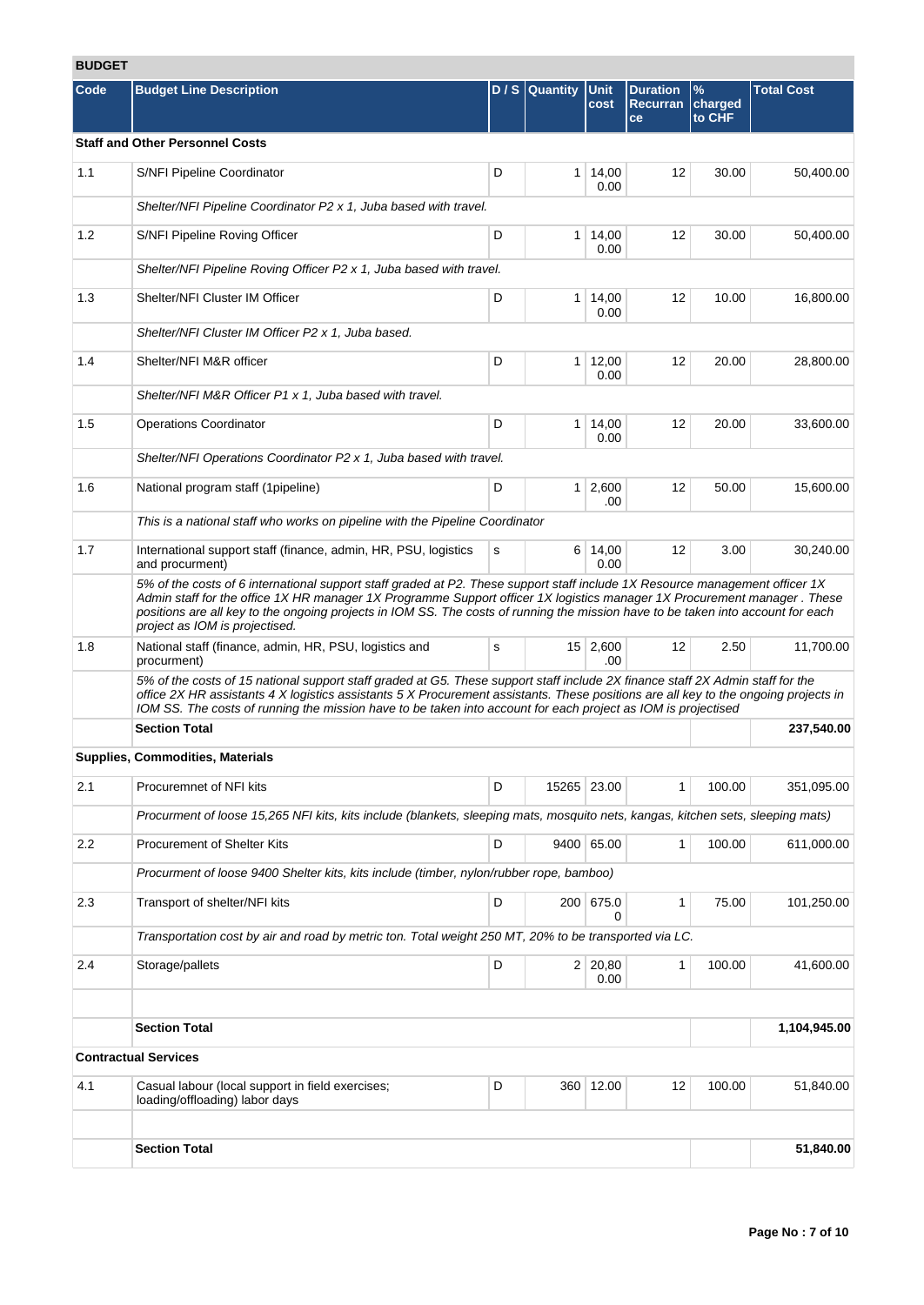| <b>Travel</b>     |                                                                                                                                                                                                                                |   |                |                |    |        |              |
|-------------------|--------------------------------------------------------------------------------------------------------------------------------------------------------------------------------------------------------------------------------|---|----------------|----------------|----|--------|--------------|
| 5.1               | DSA                                                                                                                                                                                                                            | D |                | 5 91.00        | 12 | 100.00 | 5,460.00     |
|                   | 1 trip of 5 days each.                                                                                                                                                                                                         |   |                |                |    |        |              |
| 5.2               | Travel                                                                                                                                                                                                                         | D | 1 <sup>1</sup> | 550.0<br>0     | 12 | 100.00 | 6,600.00     |
|                   | 1 trip x I staff per month                                                                                                                                                                                                     |   |                |                |    |        |              |
|                   | <b>Section Total</b>                                                                                                                                                                                                           |   |                |                |    |        | 12,060.00    |
|                   | <b>General Operating and Other Direct Costs</b>                                                                                                                                                                                |   |                |                |    |        |              |
| 7.1               | Office Rent, Maintenance, Utilities and Other Common Costs                                                                                                                                                                     | s | $\mathbf{1}$   | 125,0<br>00.00 | 12 | 1.50   | 22,500.00    |
|                   | Shared costs are directly linked to the project implementation, based on well-justified, reasonable and fair allocation system.<br>Rent, cleaning, water, electricity. Project only charged 2% of entire costs for the mission |   |                |                |    |        |              |
| 7.2               | <b>Communication Costs</b>                                                                                                                                                                                                     | s | 1 <sup>1</sup> | 80.00<br>0.00  | 12 | 1.50   | 14,400.00    |
|                   | Costs include internet, courier and telephone expenses, project charged 2 % of entire mission's yearly costs                                                                                                                   |   |                |                |    |        |              |
| 7.3               | <b>Vehicle Running Costs</b>                                                                                                                                                                                                   | s | 1 <sup>1</sup> | 110,0<br>00.00 | 12 | 1.50   | 19,800.00    |
|                   | Costs include fuel, repair and maintenance and other vehicle related costs, project charged 2 of entire mission's yearly cost                                                                                                  |   |                |                |    |        |              |
| 7.4               | Security & Shared Radio Room Costs                                                                                                                                                                                             | s | 1 <sup>1</sup> | 145,0<br>00.00 | 12 | 1.50   | 26.100.00    |
|                   | Security and common radio costs, project charged 2% of entire mission's yearly costs                                                                                                                                           |   |                |                |    |        |              |
| 7.5               | <b>Other Office Costs</b>                                                                                                                                                                                                      | s | 1 <sup>1</sup> | 34,11<br>2.93  | 12 | 1.50   | 6.140.33     |
|                   | Costs include bank charges, office supplies and materials and other office costs not covered by other budget lines, project<br>charged 2% of entire mission's yearly costs                                                     |   |                |                |    |        |              |
|                   | <b>Section Total</b>                                                                                                                                                                                                           |   |                |                |    |        | 88,940.33    |
| <b>SubTotal</b>   |                                                                                                                                                                                                                                |   | 25,265.0<br>0  |                |    |        | 1,495,325.33 |
| Direct            |                                                                                                                                                                                                                                |   |                |                |    |        | 1,364,445.00 |
| Support           |                                                                                                                                                                                                                                |   |                |                |    |        | 130,880.33   |
| <b>PSC Cost</b>   |                                                                                                                                                                                                                                |   |                |                |    |        |              |
|                   | <b>PSC Cost Percent</b>                                                                                                                                                                                                        |   |                |                |    |        | 7.00         |
| <b>PSC Amount</b> |                                                                                                                                                                                                                                |   |                |                |    |        | 104,672.77   |
| <b>Total Cost</b> |                                                                                                                                                                                                                                |   |                |                |    |        | 1,599,998.10 |
|                   | <b>Project Locations</b>                                                                                                                                                                                                       |   |                |                |    |        |              |

| Location                              | <b>Estimated</b><br>percentage<br>of budget<br>for each<br><b>location</b> |            | <b>Estimated number of beneficiaries</b> | for each location |                   |       | <b>Activity Name</b>                                                                                                                                                                                                                          |
|---------------------------------------|----------------------------------------------------------------------------|------------|------------------------------------------|-------------------|-------------------|-------|-----------------------------------------------------------------------------------------------------------------------------------------------------------------------------------------------------------------------------------------------|
|                                       |                                                                            | <b>Men</b> | Women   Boys   Girls   Total             |                   |                   |       |                                                                                                                                                                                                                                               |
| Eastern Equatoria -> Kapoeta<br>North | 4                                                                          | 670        | 983                                      |                   | $1,340$   $1,474$ | 4,467 | Activity 1.1.2 : Transportloose shelter kits to<br>locations as per identified needs.<br>Activity 1.1.3 : Monitoring and reporting as<br>required<br>Activity 1.2.2 : Transport loose NFI kits to<br>locations as per identified needs.       |
| Eastern Equatoria -> Kapoeta<br>South | 4                                                                          | 670        | 983                                      |                   | 1.340 1.474       |       | 4,467 Activity 1.1.2 : Transportloose shelter kits to<br>locations as per identified needs.<br>Activity 1.1.3 : Monitoring and reporting as<br>required<br>Activity 1.2.2 : Transport loose NFI kits to<br>locations as per identified needs. |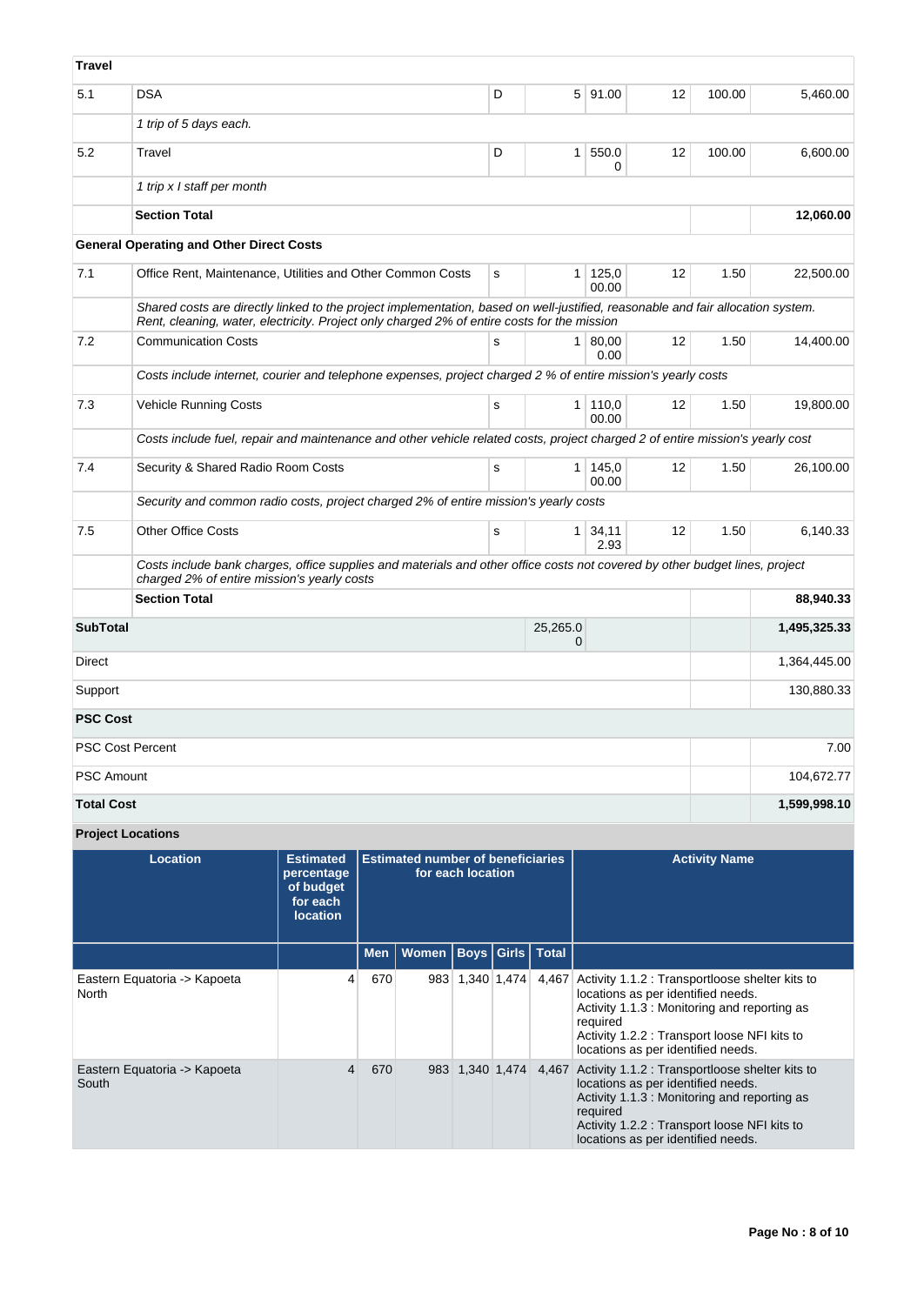| Eastern Equatoria -> Lopa         | 4              | 670 |     | 983 1,340 1,474 |             |       | 4,467 Activity 1.1.2 : Transportloose shelter kits to<br>locations as per identified needs.<br>Activity 1.1.3 : Monitoring and reporting as<br>required<br>Activity 1.2.2 : Transport loose NFI kits to<br>locations as per identified needs. |
|-----------------------------------|----------------|-----|-----|-----------------|-------------|-------|-----------------------------------------------------------------------------------------------------------------------------------------------------------------------------------------------------------------------------------------------|
| Eastern Equatoria -> Magwi        | $\overline{4}$ | 670 |     | 983 1,340 1,474 |             |       | 4,467 Activity 1.1.2 : Transportloose shelter kits to<br>locations as per identified needs.<br>Activity 1.1.3 : Monitoring and reporting as<br>required<br>Activity 1.2.2 : Transport loose NFI kits to<br>locations as per identified needs. |
| Eastern Equatoria -> Torit        | 4              | 670 | 983 | 1,340 1,474     |             | 4,467 | Activity 1.1.2 : Transportloose shelter kits to<br>locations as per identified needs.<br>Activity 1.1.3 : Monitoring and reporting as<br>required<br>Activity 1.2.2 : Transport loose NFI kits to<br>locations as per identified needs.       |
| Eastern Equatoria -> Budi         | 4              | 670 |     | 983 1,340 1,474 |             |       | 4,467 Activity 1.1.2 : Transportloose shelter kits to<br>locations as per identified needs.<br>Activity 1.1.3 : Monitoring and reporting as<br>required<br>Activity 1.2.2 : Transport loose NFI kits to<br>locations as per identified needs. |
| Eastern Equatoria -> Ikotos       | 4              | 670 | 983 |                 | 1,340 1,474 | 4,467 | Activity 1.1.2 : Transportloose shelter kits to<br>locations as per identified needs.<br>Activity 1.1.3 : Monitoring and reporting as<br>required<br>Activity 1.2.2 : Transport loose NFI kits to<br>locations as per identified needs.       |
| Eastern Equatoria -> Kapoeta East | $\overline{4}$ | 670 |     | 983 1,340 1,474 |             | 4,467 | Activity 1.1.2 : Transportloose shelter kits to<br>locations as per identified needs.<br>Activity 1.1.3 : Monitoring and reporting as<br>required                                                                                             |
| Western Equatoria -> Ezo          | 4              | 670 |     | 983 1,340 1,474 |             | 4,467 | Activity 1.1.2 : Transportloose shelter kits to<br>locations as per identified needs.<br>Activity 1.1.3 : Monitoring and reporting as<br>required<br>Activity 1.2.2 : Transport loose NFI kits to<br>locations as per identified needs.       |
| Western Equatoria -> Ibba         | 4              | 670 |     | 983 1,340 1,474 |             |       | 4,467 Activity 1.1.2 : Transportloose shelter kits to<br>locations as per identified needs.<br>Activity 1.2.1 : Procure loose NFI kits<br>Activity 1.2.2 : Transport loose NFI kits to<br>locations as per identified needs.                  |
| Western Equatoria -> Maridi       | 4              | 670 |     | 983 1,340 1,474 |             |       | 4,467 Activity 1.1.2 : Transportloose shelter kits to<br>locations as per identified needs.<br>Activity 1.1.3 : Monitoring and reporting as<br>required<br>Activity 1.2.2 : Transport loose NFI kits to<br>locations as per identified needs. |
| Western Equatoria -> Mundri East  | 4              | 670 |     | 983 1,340 1,474 |             |       | 4,467 Activity 1.1.2 : Transportloose shelter kits to<br>locations as per identified needs.<br>Activity 1.1.3 : Monitoring and reporting as<br>required<br>Activity 1.2.2 : Transport loose NFI kits to<br>locations as per identified needs. |
| Western Equatoria -> Mundri West  | 4              | 670 |     | 983 1,340 1,474 |             | 4,467 | Activity 1.1.2 : Transportloose shelter kits to<br>locations as per identified needs.<br>Activity 1.1.3 : Monitoring and reporting as<br>required<br>Activity 1.2.2 : Transport loose NFI kits to<br>locations as per identified needs.       |
| Western Equatoria -> Mvolo        | 4              | 670 |     | 983 1,340 1,474 |             |       | 4,467 Activity 1.1.2 : Transportloose shelter kits to<br>locations as per identified needs.<br>Activity 1.1.3 : Monitoring and reporting as<br>required<br>Activity 1.2.2 : Transport loose NFI kits to<br>locations as per identified needs. |
| Western Equatoria -> Nagero       | 4              | 670 |     | 983 1,340 1,474 |             | 4,467 | Activity 1.1.2 : Transportloose shelter kits to<br>locations as per identified needs.<br>Activity 1.1.3 : Monitoring and reporting as<br>required<br>Activity 1.2.2 : Transport loose NFI kits to<br>locations as per identified needs.       |